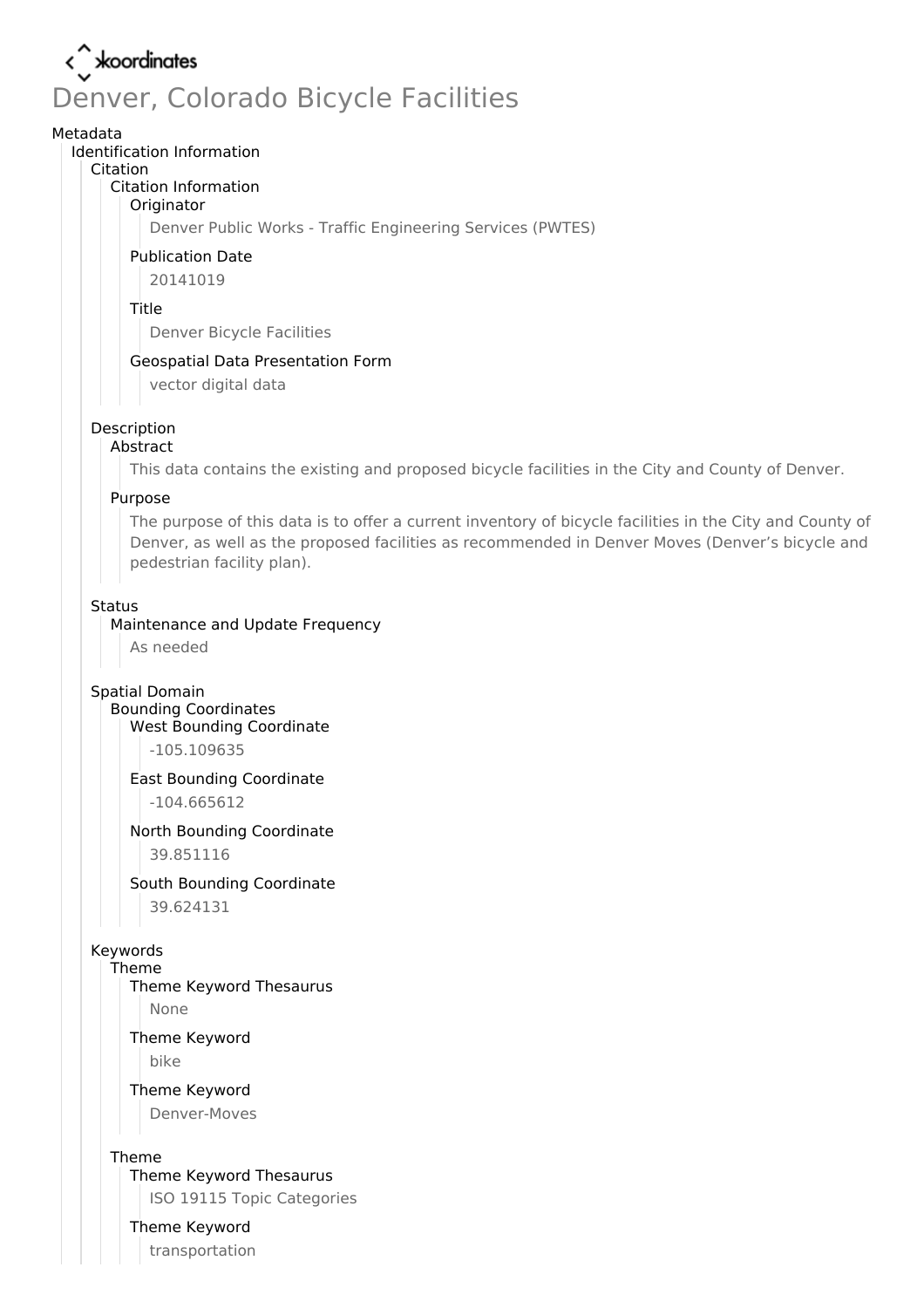### Theme Keyword

society

### Place

Place Keyword Thesaurus

None

Place Keyword

Denver

Place Keyword

Denver County

Place Keyword Colorado

Place Keyword

USA

### Access Constraints

None

### Use Constraints

ACCESS CONSTRAINTS: None. USE CONSTRAINTS: The City and County of Denver is not responsible and shall not be liable to the user for damages of any kind arising out of the use of data or information provided by the City and County of Denver, including the installation of the data or information, its use, or the results obtained from its use. ANY DATA OR INFORMATION PROVIDED BY THE City and County of Denver IS PROVIDED "AS IS" WITHOUT WARRANTY OF ANY KIND, EITHER EXPRESSED OR IMPLIED, INCLUDING, BUT NOT LIMITED TO, THE IMPLIED WARRANTIES OF MERCHANTABILITY AND FITNESS FOR A PARTICULAR PURPOSE. Data or information provided by the City and County of Denver shall be used and relied upon only at the user's sole risk, and the user agrees to indemnify and hold harmless the City and County of Denver, its officials, officers and employees from any liability arising out of the use of the data/information provided. NOT FOR ENGINEERING PURPOSES

### Data Set Credit

Denver Public Works - Traffic Engineering Services (PWTES); Denver Parks and Recreation

### Security Information

### Security Classification System

AVAILABLE

### Security Classification

Unclassified

### Security Handling Description

Available to the public and accessible through Denver's Open Data Catalog, http://data.denvergov.org/

### Native Data Set Environment

Version 6.2 (Build 9200) ; Esri ArcGIS 10.4.1.5686

# Spatial Data Organization Information

Direct Spatial Reference Method

Vector

Point and Vector Object Information SDTS Terms Description SDTS Point and Vector Object Type String

Point and Vector Object Count 6059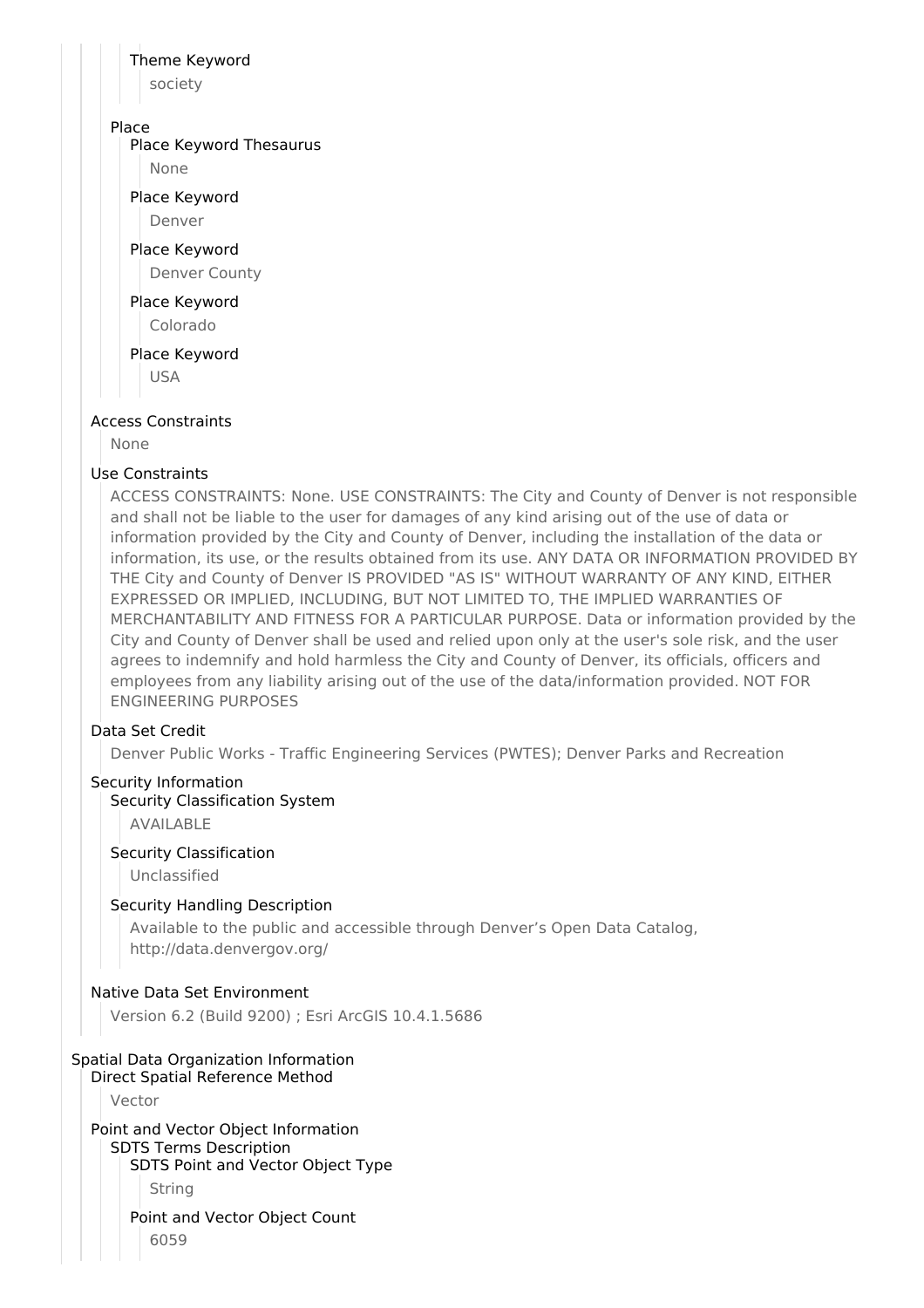#### Spatial Reference Information Horizontal Coordinate System Definition Geographic Latitude Resolution

8.983152841195215e-009

Longitude Resolution 8.983152841195215e-009

Geographic Coordinate Units Decimal Degrees

### Geodetic Model Horizontal Datum Name

D WGS 1984

#### Ellipsoid Name WGS 1984

### Semi-major Axis

6378137.0

### Denominator of Flattening Ratio

298.257223563

### Entity and Attribute Information Detailed Description Entity Type Entity Type Label

TRANS\_DENVERBIKEFACILITY\_L

#### Attribute

## Attribute Label

Shape

### Attribute Definition

Feature geometry.

### Attribute Definition Source

ESRI

### Attribute Domain Values Unrepresentable Domain

Coordinates defining the features.

### Attribute

### Attribute Label

SURFACE

### Attribute Definition

Type of surface on the route, such as paved or unpaved.

### Attribute Definition Source

Denver Public Works - Traffic Engineering Services (PWTES)

### Attribute

Attribute Label FACILITY\_ID

# Attribute Definition

Unique identifier

### Attribute Definition Source

Denver Public Works - Traffic Engineering Services (PWTES)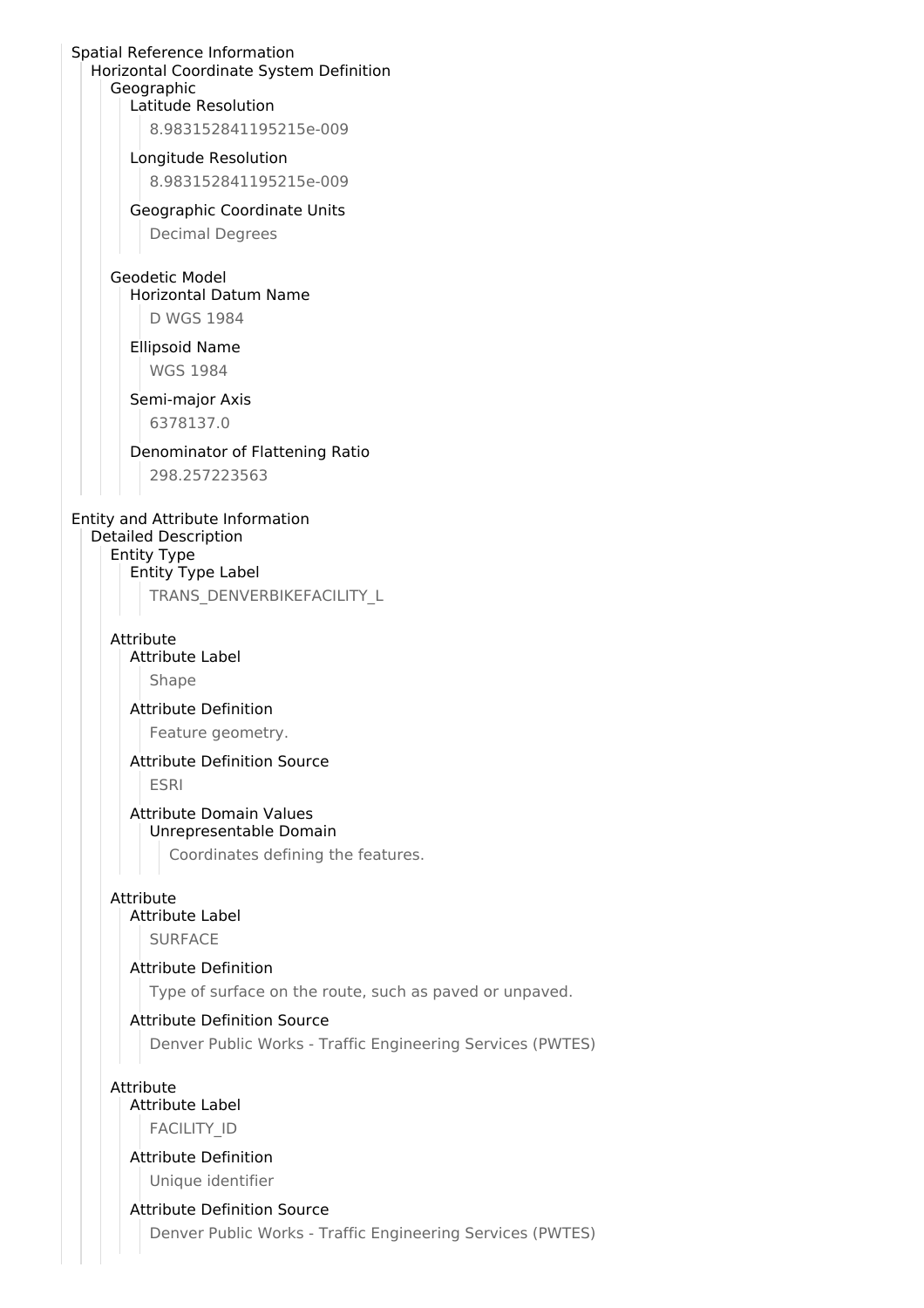| Attribute<br><b>Attribute Label</b>                                                                                                                    |
|--------------------------------------------------------------------------------------------------------------------------------------------------------|
| EXISTING_FACILITY                                                                                                                                      |
| <b>Attribute Definition</b>                                                                                                                            |
| Type of existing bicycle facility for each segment, if applicable.                                                                                     |
| <b>Attribute Definition Source</b>                                                                                                                     |
| Denver Public Works - Traffic Engineering Services (PWTES)                                                                                             |
| <b>Attribute Domain Values</b><br><b>Enumerated Domain</b><br><b>Enumerated Domain Value</b><br><b>BL</b>                                              |
| <b>Enumerated Domain Value Definition</b><br><b>Bike Lane</b>                                                                                          |
| <b>Enumerated Domain Value Definition Source</b>                                                                                                       |
| Denver Moves                                                                                                                                           |
| <b>Attribute Domain Values</b>                                                                                                                         |
| <b>Enumerated Domain</b><br><b>Enumerated Domain Value</b><br><b>BufBL</b>                                                                             |
| <b>Enumerated Domain Value Definition</b>                                                                                                              |
| <b>Buffered Bike Lane</b>                                                                                                                              |
| <b>Enumerated Domain Value Definition Source</b>                                                                                                       |
| Denver Moves                                                                                                                                           |
| <b>Attribute Domain Values</b><br><b>Enumerated Domain</b><br><b>Enumerated Domain Value</b><br><b>CL</b><br><b>Enumerated Domain Value Definition</b> |
| <b>Climbing Lane</b>                                                                                                                                   |
| <b>Enumerated Domain Value Definition Source</b><br><b>Denver Moves</b>                                                                                |
| <b>Attribute Domain Values</b><br><b>Enumerated Domain</b><br><b>Enumerated Domain Value</b><br><b>CT</b>                                              |
| <b>Enumerated Domain Value Definition</b><br>Cycle Track                                                                                               |
| <b>Enumerated Domain Value Definition Source</b><br><b>Denver Moves</b>                                                                                |
| <b>Attribute Domain Values</b><br><b>Enumerated Domain</b><br><b>Enumerated Domain Value</b><br>B/BL                                                   |
| <b>Enumerated Domain Value Definition</b><br><b>Bus/Bike Lane</b>                                                                                      |
| <b>Enumerated Domain Value Definition Source</b>                                                                                                       |
| <b>Denver Moves</b>                                                                                                                                    |
|                                                                                                                                                        |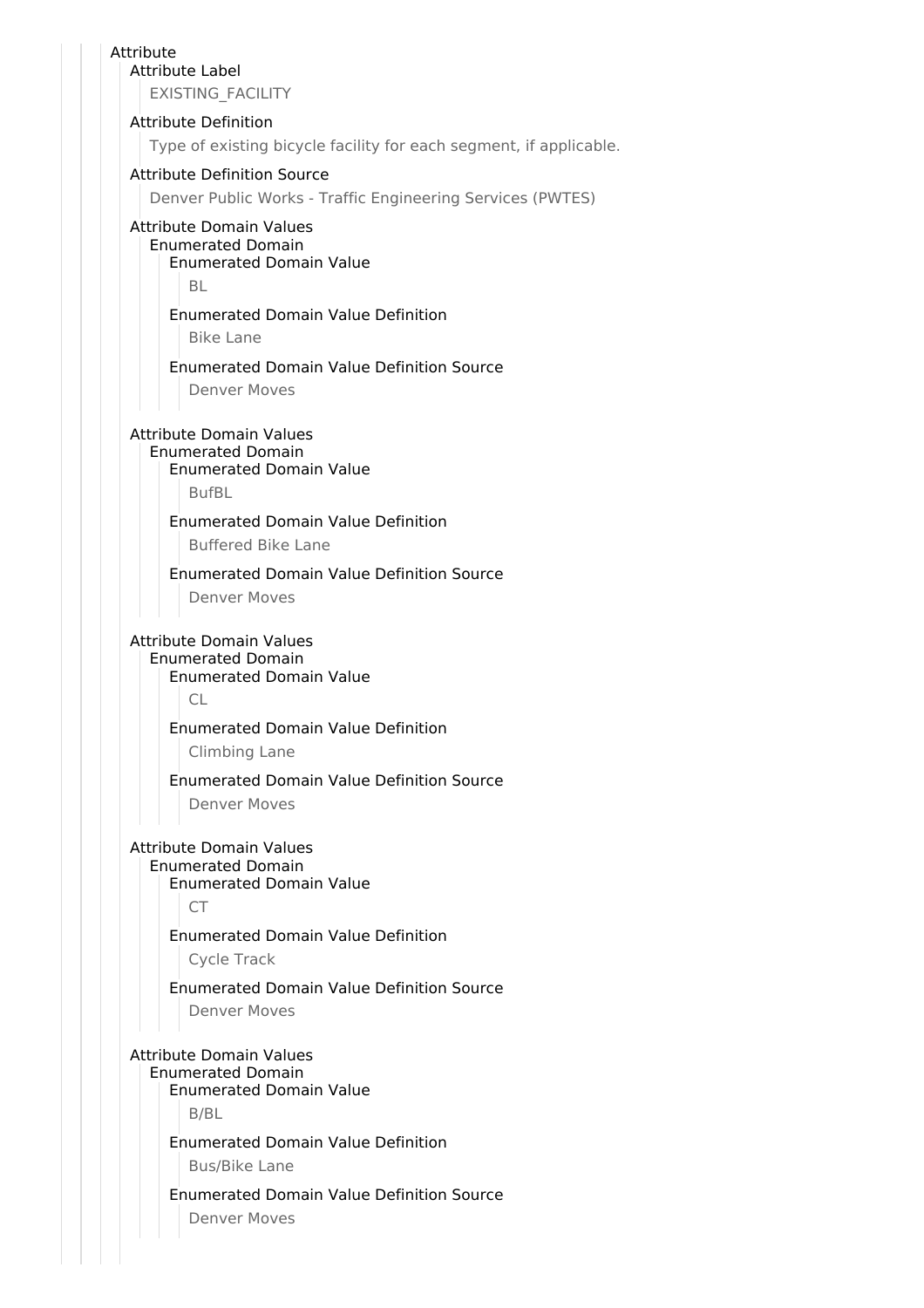| <b>Enumerated Domain</b>                                   |  |  |
|------------------------------------------------------------|--|--|
| <b>Enumerated Domain Value</b>                             |  |  |
| S                                                          |  |  |
| <b>Enumerated Domain Value Definition</b>                  |  |  |
| Study                                                      |  |  |
| <b>Enumerated Domain Value Definition Source</b>           |  |  |
| <b>Denver Moves</b>                                        |  |  |
| <b>Attribute Domain Values</b>                             |  |  |
| <b>Enumerated Domain</b>                                   |  |  |
| <b>Enumerated Domain Value</b>                             |  |  |
| PShdr                                                      |  |  |
| <b>Enumerated Domain Value Definition</b>                  |  |  |
| Paved Shoulder                                             |  |  |
| <b>Enumerated Domain Value Definition Source</b>           |  |  |
| <b>Denver Moves</b>                                        |  |  |
|                                                            |  |  |
| <b>Attribute Domain Values</b>                             |  |  |
| <b>Enumerated Domain</b><br><b>Enumerated Domain Value</b> |  |  |
| <b>BBIvd</b>                                               |  |  |
| <b>Enumerated Domain Value Definition</b>                  |  |  |
| <b>Bike Boulevard</b>                                      |  |  |
|                                                            |  |  |
| <b>Enumerated Domain Value Definition Source</b>           |  |  |
|                                                            |  |  |
| Denver Moves                                               |  |  |
|                                                            |  |  |
| <b>Attribute Domain Values</b><br><b>Enumerated Domain</b> |  |  |
| <b>Enumerated Domain Value</b>                             |  |  |
| MT                                                         |  |  |
| <b>Enumerated Domain Value Definition</b>                  |  |  |
| <b>Minor Trail</b>                                         |  |  |
| <b>Enumerated Domain Value Definition Source</b>           |  |  |
| <b>Denver Moves</b>                                        |  |  |
|                                                            |  |  |
| <b>Attribute Domain Values</b>                             |  |  |
| <b>Enumerated Domain</b>                                   |  |  |
| <b>Enumerated Domain Value</b><br><b>NT</b>                |  |  |
|                                                            |  |  |
| <b>Enumerated Domain Value Definition</b>                  |  |  |
| Neighborhood Trail                                         |  |  |
| <b>Enumerated Domain Value Definition Source</b>           |  |  |
| <b>Denver Moves</b>                                        |  |  |
|                                                            |  |  |
| <b>Attribute Domain Values</b><br><b>Enumerated Domain</b> |  |  |
| <b>Enumerated Domain Value</b>                             |  |  |
| GT                                                         |  |  |
| <b>Enumerated Domain Value Definition</b>                  |  |  |
| Gateway Trail                                              |  |  |
| <b>Enumerated Domain Value Definition Source</b>           |  |  |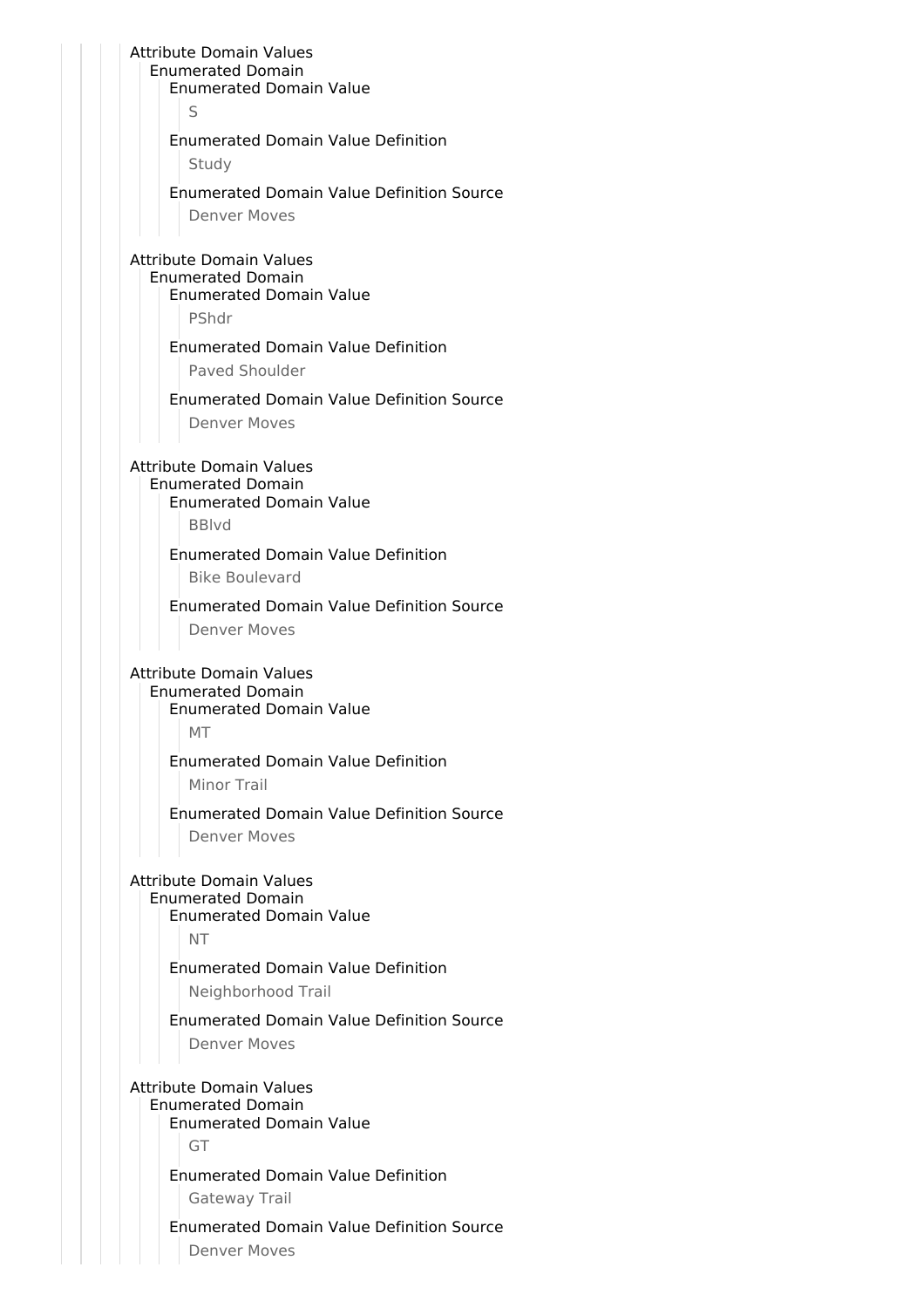$1 - 1 - 1$ Attribute Domain Values Enumerated Domain Enumerated Domain Value PPBL Enumerated Domain Value Definition Shared Parking Bike Lane Enumerated Domain Value Definition Source Denver Moves Attribute Domain Values Enumerated Domain Enumerated Domain Value RT Enumerated Domain Value Definition Regional Trail Enumerated Domain Value Definition Source Denver Moves Attribute Domain Values Enumerated Domain Enumerated Domain Value SH Enumerated Domain Value Definition Sharrow Enumerated Domain Value Definition Source Denver Moves Attribute Domain Values Enumerated Domain Enumerated Domain Value SRd Enumerated Domain Value Definition Shared Roadway Enumerated Domain Value Definition Source Denver Moves Attribute Domain Values Enumerated Domain Enumerated Domain Value SUP Enumerated Domain Value Definition Off-Street Connector Enumerated Domain Value Definition Source Denver Moves Attribute Domain Values Enumerated Domain Enumerated Domain Value SWBP Enumerated Domain Value Definition Sidewalk/Bikes Permitted (aka bikes permitted on sidewalk)

Enumerated Domain Value Definition Source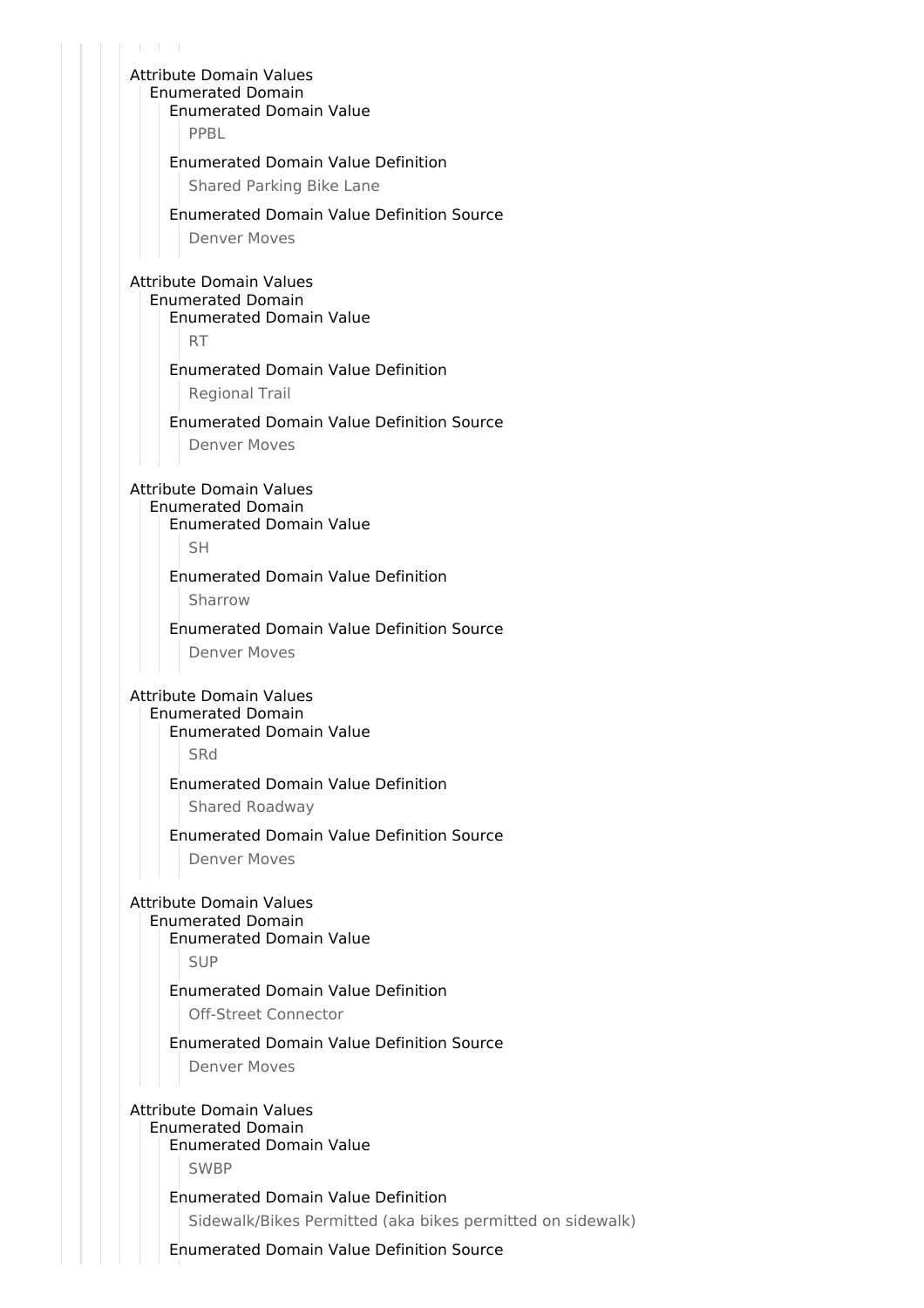#### Denver Moves

#### Attribute

Attribute Label

RECOMMEND\_FACILITY

#### Attribute Definition

Recommended bicycle facility for each segment, if applicable.

#### Attribute Definition Source

Denver Public Works - Traffic Engineering Services (PWTES)

### Attribute Domain Values Enumerated Domain

Enumerated Domain Value

BL

### Enumerated Domain Value Definition

Bike Lane

### Enumerated Domain Value Definition Source

Denver Moves

### Attribute Domain Values Enumerated Domain

### Enumerated Domain Value

BufBL

#### Enumerated Domain Value Definition

Buffered Bike Lane

#### Enumerated Domain Value Definition Source

Denver Moves

#### Attribute Domain Values

Enumerated Domain Enumerated Domain Value

 $\cap$ 

### Enumerated Domain Value Definition

Climbing Lane

#### Enumerated Domain Value Definition Source

Denver Moves

#### Attribute Domain Values

#### Enumerated Domain

Enumerated Domain Value

 $CT$ 

### Enumerated Domain Value Definition

Cycle Track

# Enumerated Domain Value Definition Source

Denver Moves

### Attribute Domain Values

Enumerated Domain Enumerated Domain Value B/BL

### Enumerated Domain Value Definition

Bus/Bike Lane

#### Enumerated Domain Value Definition Source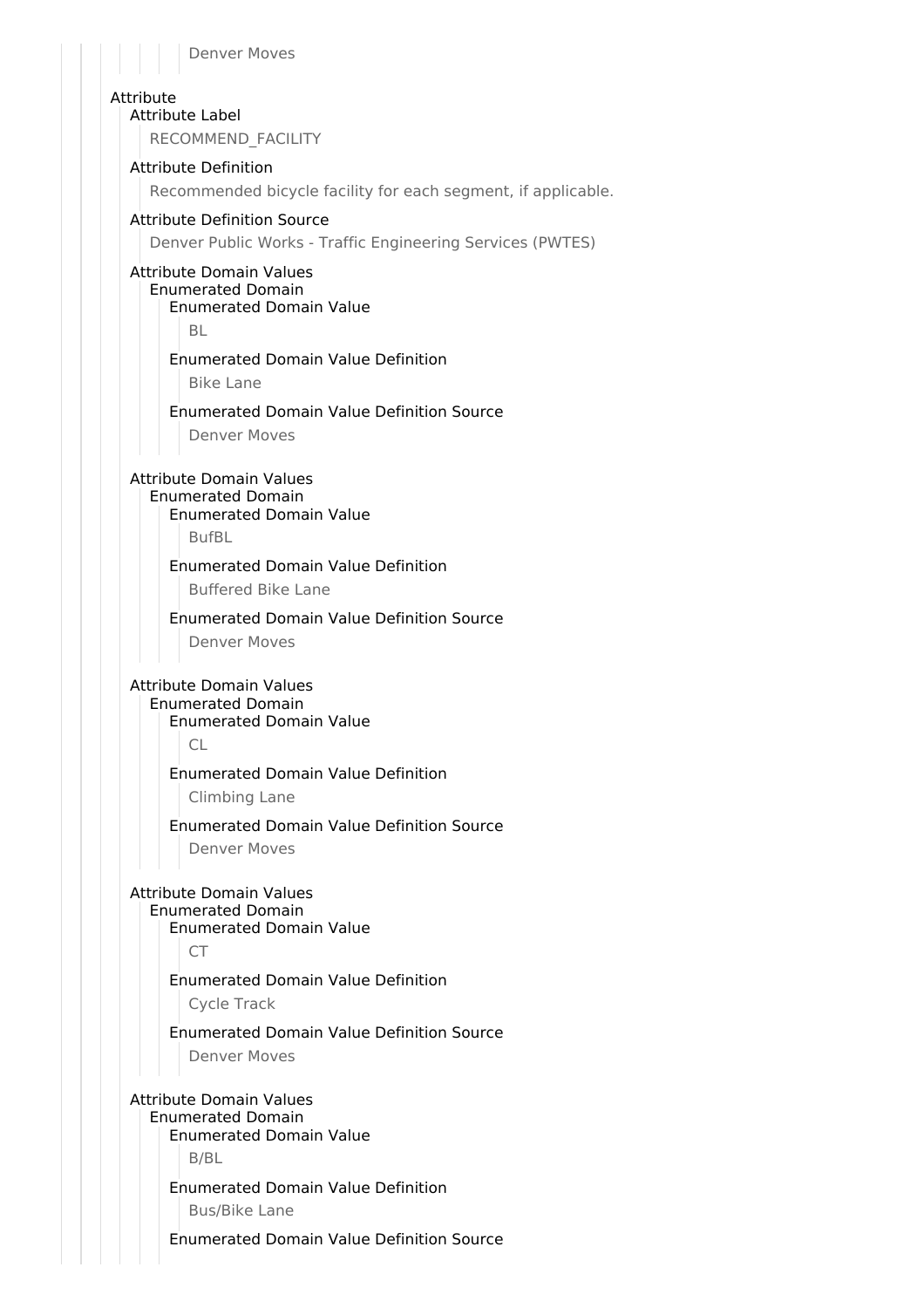Attribute Domain Values Enumerated Domain Enumerated Domain Value S Enumerated Domain Value Definition Study Enumerated Domain Value Definition Source Denver Moves Attribute Domain Values Enumerated Domain Enumerated Domain Value PShdr Enumerated Domain Value Definition Paved Shoulder Enumerated Domain Value Definition Source Denver Moves Attribute Domain Values Enumerated Domain Enumerated Domain Value BBlvd Enumerated Domain Value Definition Bike Boulevard Enumerated Domain Value Definition Source Denver Moves Attribute Domain Values Enumerated Domain Enumerated Domain Value MT Enumerated Domain Value Definition Minor Trail Enumerated Domain Value Definition Source Denver Moves Attribute Domain Values Enumerated Domain Enumerated Domain Value NT Enumerated Domain Value Definition Neighborhood Trail Enumerated Domain Value Definition Source Denver Moves Attribute Domain Values

Enumerated Domain Enumerated Domain Value

GT

#### Enumerated Domain Value Definition

Gateway Trail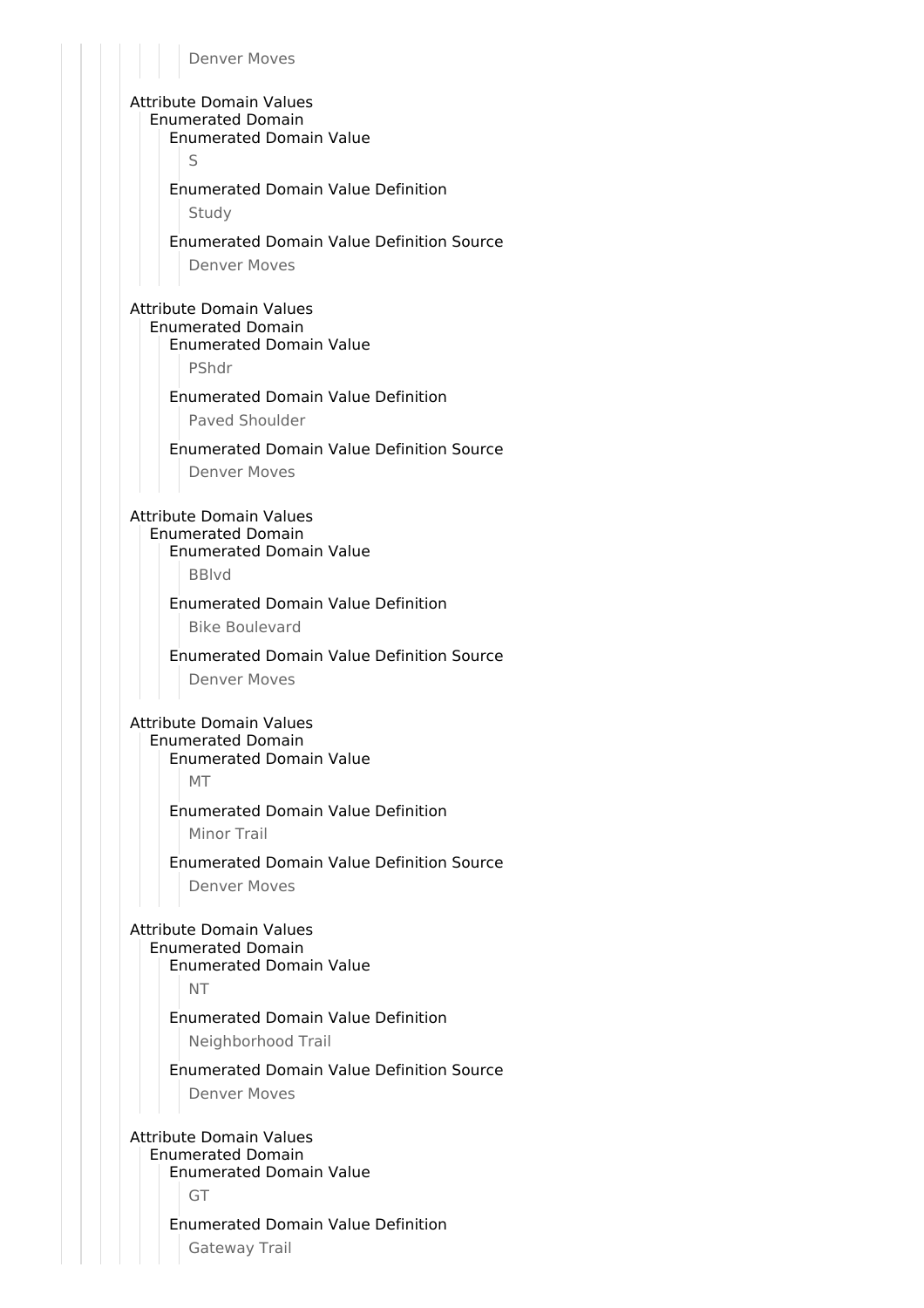Enumerated Domain Value Definition Source Denver Moves Attribute Domain Values Enumerated Domain Enumerated Domain Value PPBL Enumerated Domain Value Definition Shared Parking Bike Lane Enumerated Domain Value Definition Source Denver Moves Attribute Domain Values Enumerated Domain Enumerated Domain Value RT Enumerated Domain Value Definition Regional Trail Enumerated Domain Value Definition Source Denver Moves Attribute Domain Values Enumerated Domain Enumerated Domain Value S Enumerated Domain Value Definition Sharrow Enumerated Domain Value Definition Source Denver Moves Attribute Domain Values Enumerated Domain Enumerated Domain Value **SRd** Enumerated Domain Value Definition Shared Roadway Enumerated Domain Value Definition Source Denver Moves Attribute Domain Values Enumerated Domain Enumerated Domain Value SUP Enumerated Domain Value Definition Off-Street Connector Enumerated Domain Value Definition Source Denver Moves Attribute Domain Values Enumerated Domain Enumerated Domain Value SWBP

Enumerated Domain Value Definition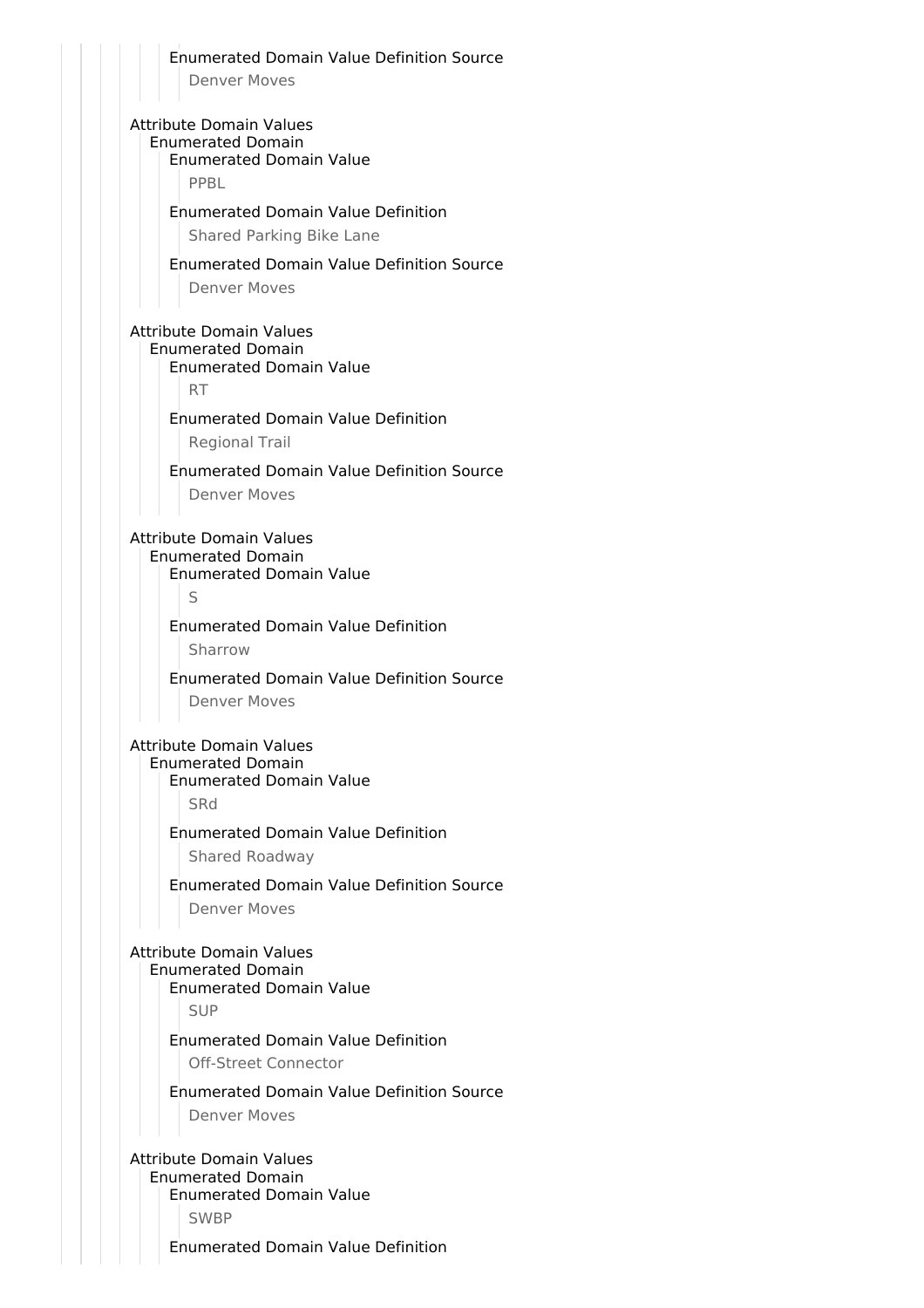Sidewalk/Bikes Permitted (aka bikes permitted on sidewalk)

#### Enumerated Domain Value Definition Source

Denver Moves

### Attribute

Attribute Label

ACTION

### Attribute Definition

Action required to achieve the recommended facility type.

### Attribute Definition Source

Denver Public Works - Traffic Engineering Services (PWTES)

### Attribute Domain Values

#### Enumerated Domain Enumerated Domain Value

ASM

### Enumerated Domain Value Definition

Add Striping/Marking

### Enumerated Domain Value Definition Source

Denver Moves

#### Attribute Domain Values Enumerated Domain

Enumerated Domain Value

### $\subset$

### Enumerated Domain Value Definition

Construction

#### Enumerated Domain Value Definition Source

Denver Moves

#### Attribute Domain Values Enumerated Domain

Enumerated Domain Value

FTP1

### Enumerated Domain Value Definition

Full Time Parking One Side

### Enumerated Domain Value Definition Source

Denver Moves

### Attribute Domain Values

Enumerated Domain Enumerated Domain Value

FTP2

### Enumerated Domain Value Definition

Full Time Parking Both Sides

### Enumerated Domain Value Definition Source

Denver Moves

#### Attribute Domain Values Enumerated Domain Enumerated Domain Value

LD

Enumerated Domain Value Definition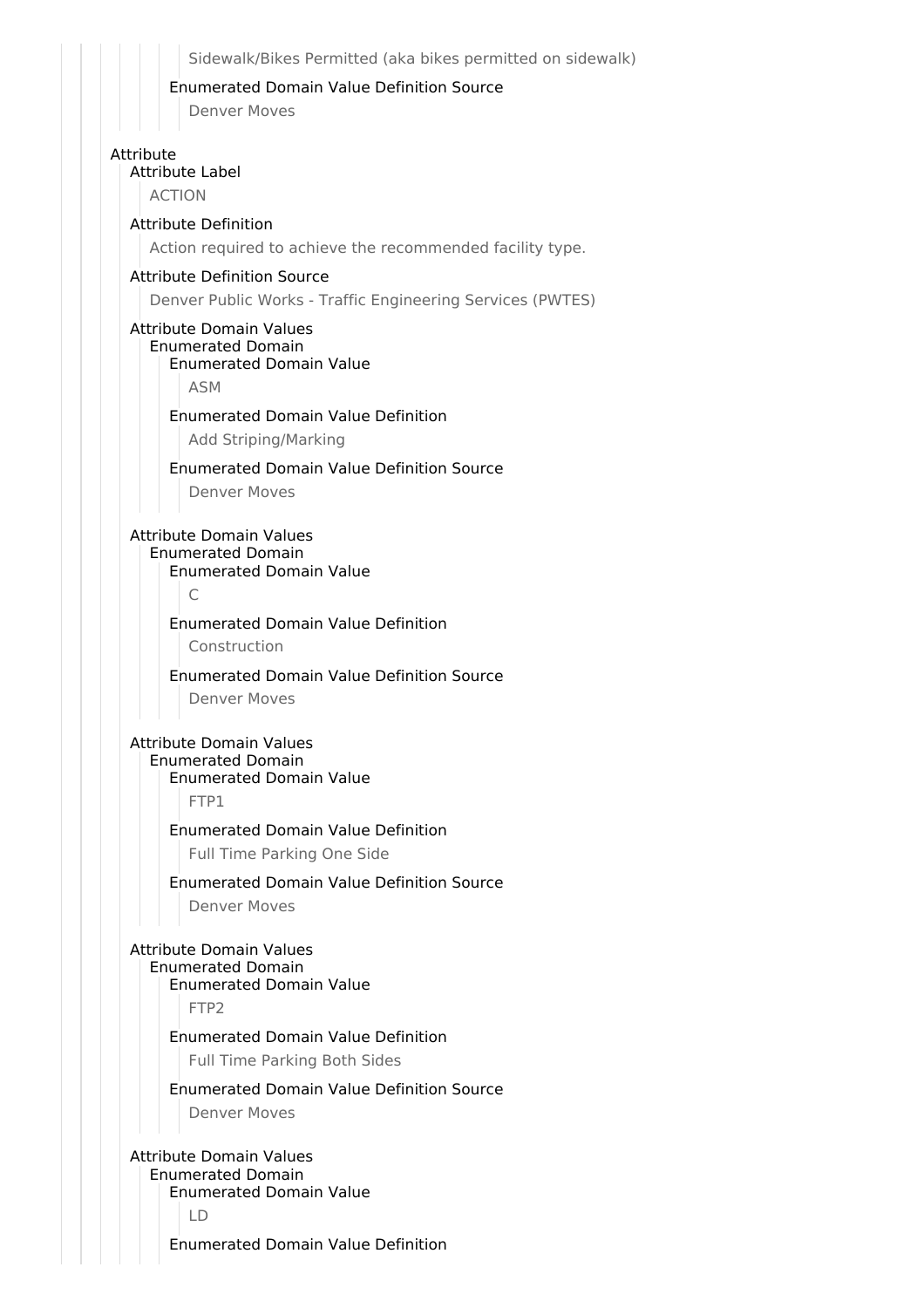Lane Diet (narrow travel lane)

#### Enumerated Domain Value Definition Source

Denver Moves

### Attribute Domain Values Enumerated Domain Enumerated Domain Value

NAC

#### Enumerated Domain Value Definition

No Action Needed

### Enumerated Domain Value Definition Source

Denver Moves

#### Attribute Domain Values Enumerated Domain

#### Enumerated Domain Value

NFS

### Enumerated Domain Value Definition

Unknown

### Enumerated Domain Value Definition Source

Denver Moves

### Attribute Domain Values

Enumerated Domain

# Enumerated Domain Value

PShdr

### Enumerated Domain Value Definition

Pave Shoulder

#### Enumerated Domain Value Definition Source

Denver Moves

### Attribute Domain Values

### Enumerated Domain

Enumerated Domain Value

RD

### Enumerated Domain Value Definition

Road Diet (remove travel lane)

### Enumerated Domain Value Definition Source

Denver Moves

#### Attribute Domain Values Enumerated Domain

#### Enumerated Domain Value

RP1

#### Enumerated Domain Value Definition

Remove Parking One Side

### Enumerated Domain Value Definition Source

Denver Moves

#### Attribute Domain Values Enumerated Domain Enumerated Domain Value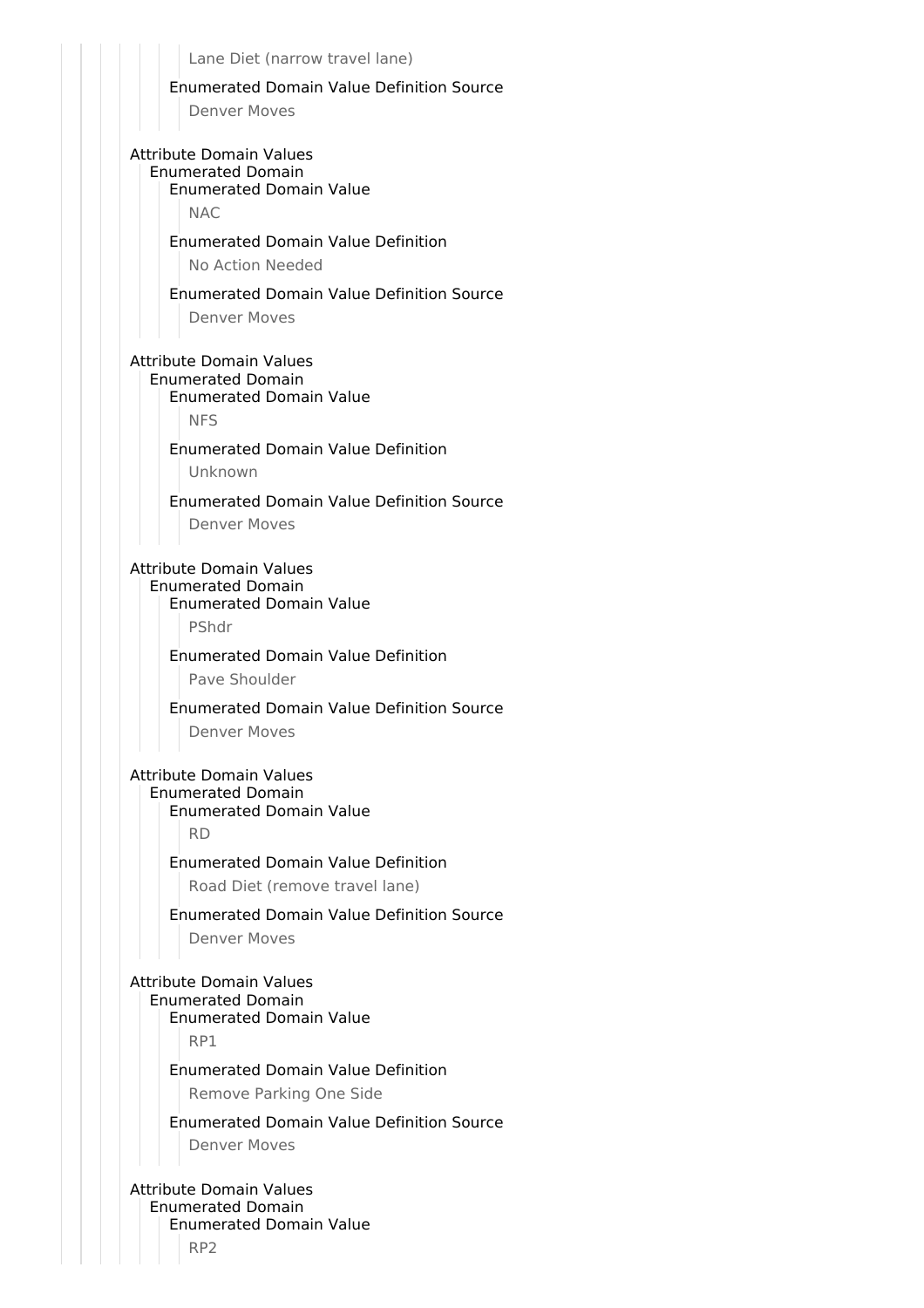|           | <b>Enumerated Domain Value Definition</b>                                                        |
|-----------|--------------------------------------------------------------------------------------------------|
|           | <b>Remove Parking Both Sides</b>                                                                 |
|           | <b>Enumerated Domain Value Definition Source</b>                                                 |
|           | <b>Denver Moves</b>                                                                              |
|           | <b>Attribute Domain Values</b>                                                                   |
|           | <b>Enumerated Domain</b><br><b>Enumerated Domain Value</b>                                       |
|           | S                                                                                                |
|           | <b>Enumerated Domain Value Definition</b>                                                        |
|           | Study                                                                                            |
|           | <b>Enumerated Domain Value Definition Source</b>                                                 |
|           | <b>Denver Moves</b>                                                                              |
|           | <b>Attribute Domain Values</b>                                                                   |
|           | <b>Enumerated Domain</b><br><b>Enumerated Domain Value</b><br><b>WSw</b>                         |
|           | <b>Enumerated Domain Value Definition</b>                                                        |
|           | Widen Sidewalk                                                                                   |
|           | <b>Enumerated Domain Value Definition Source</b>                                                 |
|           | <b>Denver Moves</b>                                                                              |
|           | <b>Enumerated Domain</b><br><b>Enumerated Domain Value</b><br><b>ACO</b>                         |
|           | <b>Enumerated Domain Value Definition</b>                                                        |
|           | Acquisition                                                                                      |
|           | <b>Enumerated Domain Value Definition Source</b><br>Denver Moves                                 |
|           | <b>Attribute Domain Values</b>                                                                   |
|           | <b>Enumerated Domain</b><br><b>Enumerated Domain Value</b>                                       |
|           | <b>DES</b>                                                                                       |
|           | <b>Enumerated Domain Value Definition</b><br>Design                                              |
|           |                                                                                                  |
|           | <b>Enumerated Domain Value Definition Source</b>                                                 |
|           | <b>Denver Moves</b>                                                                              |
|           |                                                                                                  |
|           | <b>Attribute Label</b>                                                                           |
| Attribute | <b>PHASE</b>                                                                                     |
|           | <b>Attribute Definition</b>                                                                      |
|           | Phase of Denver Moves plan impletmentation.                                                      |
|           | <b>Attribute Definition Source</b><br>Denver Public Works - Traffic Engineering Services (PWTES) |

YEAR\_BUILT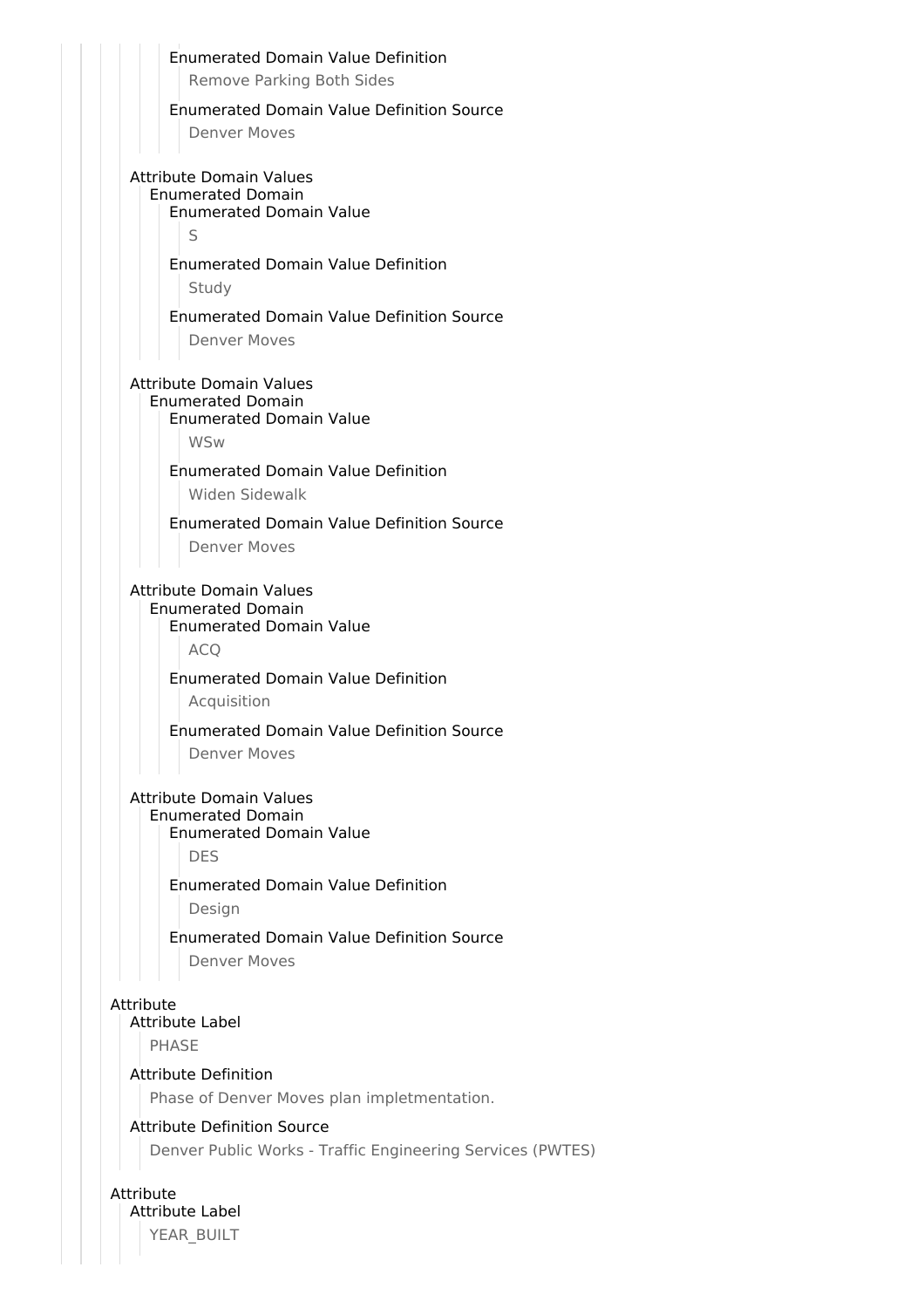# Attribute Definition Year facility was implemented, if known. Attribute Definition Source Denver Public Works - Traffic Engineering Services (PWTES) Attribute Attribute Label PROPOSED Attribute Definition Yes/No whether the facility is proposed or not. Attribute Definition Source Denver Public Works - Traffic Engineering Services (PWTES) Attribute Attribute Label ROUTE\_NAME Attribute Definition Name of bicycle route, if applicable. Attribute Definition Source Denver Public Works - Traffic Engineering Services (PWTES) Attribute Attribute Label **OBJECTID** Attribute Definition Internal feature number. Attribute Definition Source ESRI Attribute Domain Values Unrepresentable Domain Sequential unique whole numbers that are automatically generated. Attribute Attribute Label MILEAGE Attribute Definition The mileage of the route segment. Attribute Definition Source Denver Public Works - Traffic Engineering Services (PWTES) Attribute Attribute Label FACILITY\_WIDTH Attribute Definition Width in feet of the bicycle facility. Attribute Definition Source Denver Public Works - Traffic Engineering Services (PWTES)

Attribute Attribute Label

MAINTENANCE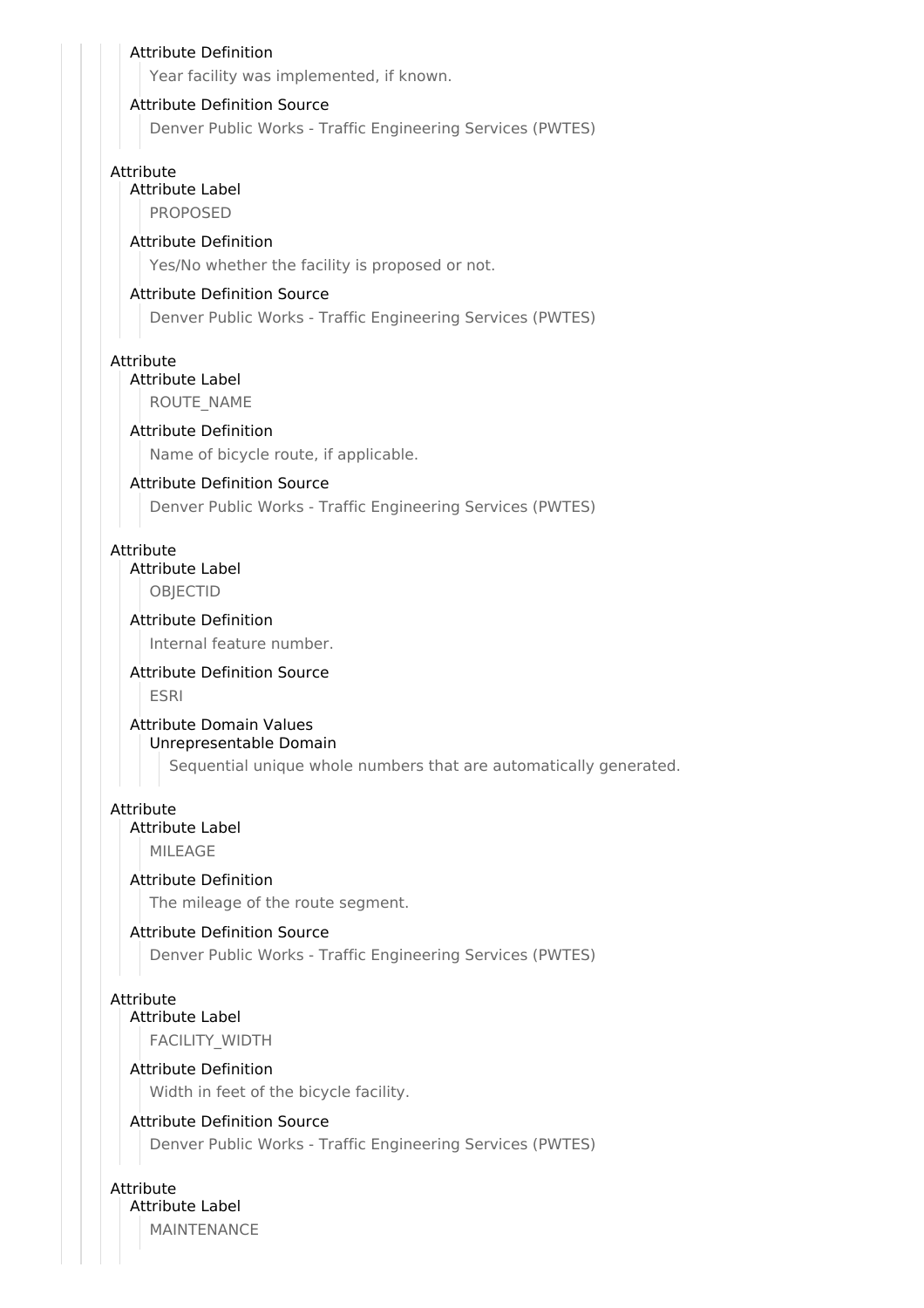#### Attribute Definition

Entity responsible for the maintenance of the bicycle facility.

#### Attribute Definition Source

Denver Public Works - Traffic Engineering Services (PWTES)

#### Attribute

Attribute Label

FULLNAME

### Attribute Definition

Full street name including prefix, name, and suffix.

### Attribute Definition Source

DenverGIS Streets Database

#### Attribute

Attribute Label FROMNAME

# Attribute Definition

Street name of arc segment begining point.

#### Attribute Definition Source

DenverGIS Streets Database

#### Attribute

#### Attribute Label

TONAME

#### Attribute Definition

Street name of arc segment end point.

### Attribute Definition Source

DenverGIS Streets Database

#### Attribute

Attribute Label

VOLCLASS

### Attribute Definition

Volume class.

#### Attribute Definition Source

DenverGIS Streets Database

#### Attribute

Attribute Label TRAVLANES

#### Attribute Definition Number of travel lanes.

#### Attribute Definition Source

DenverGIS Streets Database

#### Attribute

Attribute Label LANEWIDTH

#### Attribute Definition

Travel lane width in feet.

#### Attribute Definition Source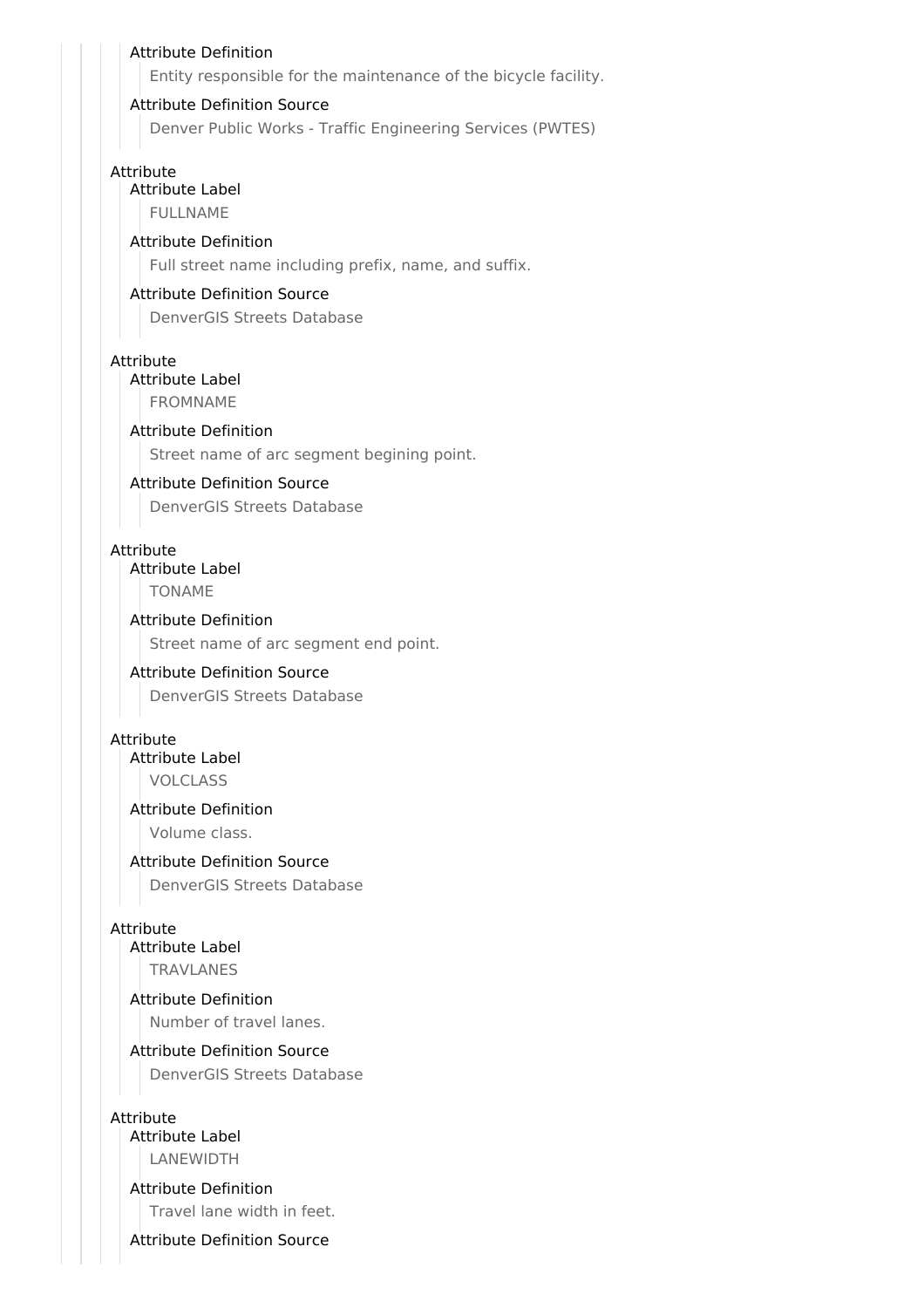DenverGIS Streets Database

### **Attribute**

Attribute Label SPEEDLIMIT

### Attribute Definition

Street segment vehicular speed limit in miles per hour.

### Attribute Definition Source

DenverGIS Streets Database

### Attribute

Attribute Label **ONEWAY** 

### Attribute Definition

One way versus two way travel designation.

### Attribute Definition Source

DenverGIS Streets Databse

### Attribute

### Attribute Label

HUNDBLKNAME

### Attribute Definition

Hundred block designation for the street segment.

### Attribute Definition Source

DenverGIS Streets Database

### Attribute

### Attribute Label

COMMENTS

### Attribute Definition

Comments of notes about the bicycle facility segment.

### Attribute Definition Source

Denver Public Works - Traffic Engineering Services (PWTES)

### Attribute

### Attribute Label

SHAPE\_Length

### Attribute Definition

Length of feature in internal units.

### Attribute Definition Source

Esri

#### Attribute Domain Values Unrepresentable Domain

Positive real numbers that are automatically generated.

### Overview Description

### Entity and Attribute Overview

All attributes were supplied by Public Works Policy and Planning Bike Planners.

#### Overview Description Entity and Attribute Overview

All attributes were supplied by Public Works Policy and Planning Bike Planners.